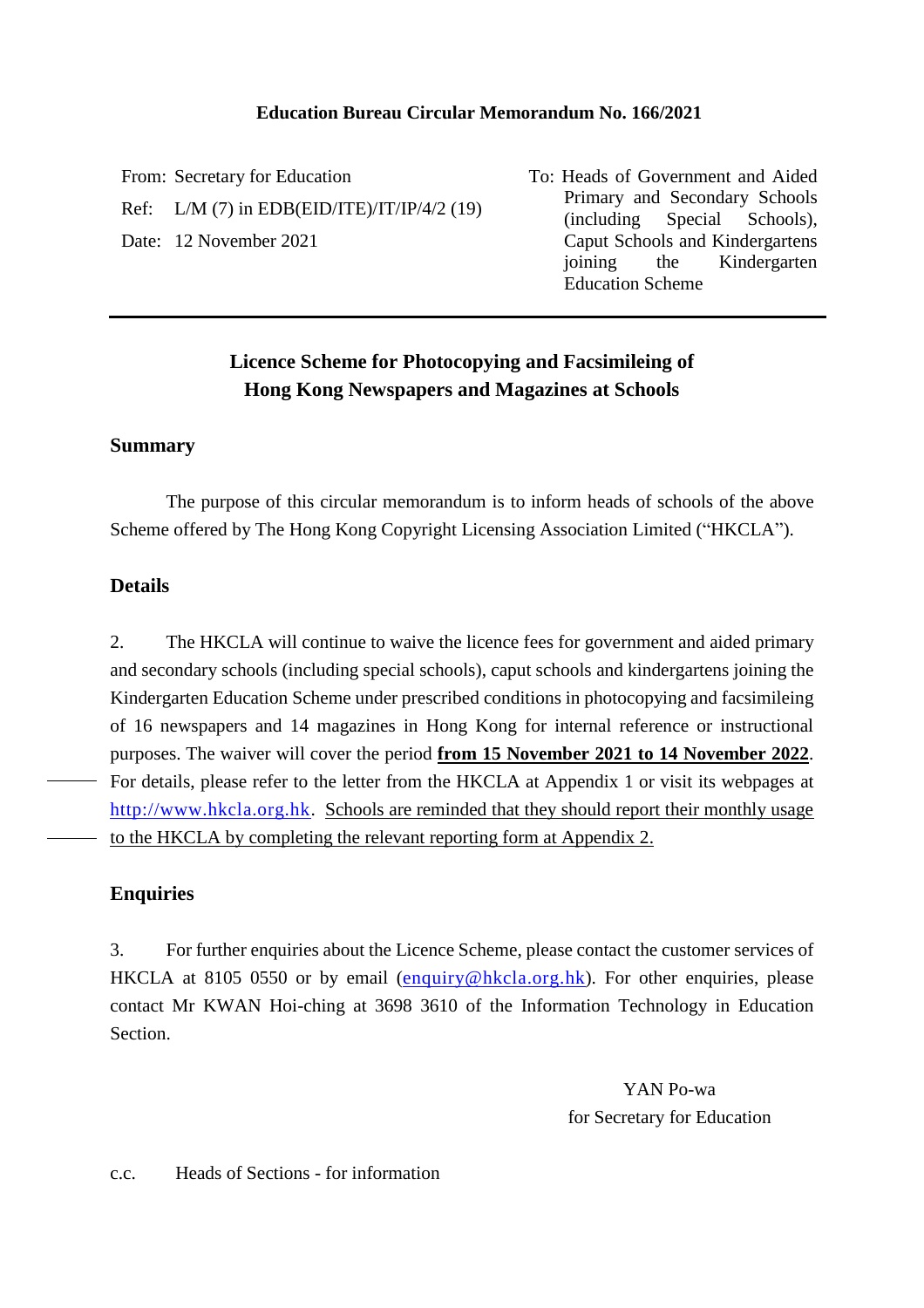

29th October 2021

Dear Principals and Teachers,

We, The Hong Kong Copyright Licensing Association Limited ("HKCLA"), hereby confirm to waive licence fees for government and aided primary and secondary schools (including special schools), caput schools and kindergartens joining the Kindergarten Education Scheme under prescribed conditions in *making photocopies* of our printed publications<sup>1</sup> for internal reference and instructional purposes in the successive term, from  $15<sup>th</sup>$ November 2021 to 14<sup>th</sup> November 2022.

#### **Waived Criteria**

- 1. For internal reference purpose, your school should be non-profit making, registered with Education Bureau as a government or aided primary and secondary school (including special school), a caput school or a kindergarten joining the Kindergarten Education Scheme.
- 2. All private, Direct Subsidy Scheme (DSS) and any other non-government or non-aided types of schools are EXCLUDED in this waiver.
- 3. For instructional purpose, the number of copies to be made of any one article is not more than 20% of total number of students in one school.
- 4. Distribution should not be made in any digital format, including school intranet platform, the Internet or social media, etc.

For details of our licensing schemes, please visit our website at [http://www.hkcla.org.hk/service\\_licence\\_schemes.php.](http://www.hkcla.org.hk/service_licence_schemes.php) Meanwhile, you have to follow the terms and conditions of our General Photocopying Licence at making photocopies of our publications for the permitted use. Or you can visit<http://www.hkcla.org.hk/pdf/General.pdf> for the details of the terms and conditions.

All schools established under Private Independent School Scheme, English School Foundation, Direct Subsidy Scheme, private, non-government and non-aided schools as well as the kindergartens not joining the Kindergarten Education Scheme are excluded.

#### **Report Usage**

Each school has to report her monthly usage by filling in the attached reporting form to us no later than 30 days after the end of the previous month. You may also download the form from our website [http://www.hkcla.org.hk/pdf/Education\\_eng.pdf.](http://www.hkcla.org.hk/pdf/Education_eng.pdf) Completed form should be returned either by fax to 2603 7165, by email to [enquiry@hkcla.org.hk](mailto:enquiry@hkcla.org.hk) or by mail to Unit 13, 17/F, Trend Centre, 29-31 Cheung Lee Street, Chai Wan, Hong Kong.

Nil return is **NOT** required.

Should you have any enquiries, please feel free to call our customer services at 8105 0550 for assistance.

Yours faithfully, *Joanne Law*  Business Manager The Hong Kong Copyright Licensing Association Limited

c.c. Ms. Alex Ko, Chairman of The Hong Kong Copyright Licensing Association Limited

Enc.

香港柴灣祥利街**29-31**號國貿中心**17**樓**13**室 **Unit 13, 17/F, Trend Centre, 29-31 Cheung Lee Street, Chai Wan, Hong Kong Tel: 8105 0550 Fax: 2603 7165**

<sup>1</sup> Publications: Newspapers – 香港01, am730, China Daily Hong Kong Edition, Headline Daily, Hong Kong Commercial Daily, Hong Kong Daily News (ceased publication from 12 July 2015), Hong Kong Economic Journal, Hong Kong Economic Times, Lion Rock Daily, Ming Pao Daily News, Sing Pao, Sing Tao Daily, Sky Post, South China Morning Post & Sunday Morning Post, The Standard, Ta Kung Pao and Wen Wei Po; Magazines – Caz Buyer, Eastweek, Economic Digest, ezone, Hong Kong Economic Journal Monthly, iMoney, JET, Job Market, Ming Pao Monthly, Ming Pao Weekly, Ming Watch, Property Browser, Property Times and Yazhou Zhoukan.